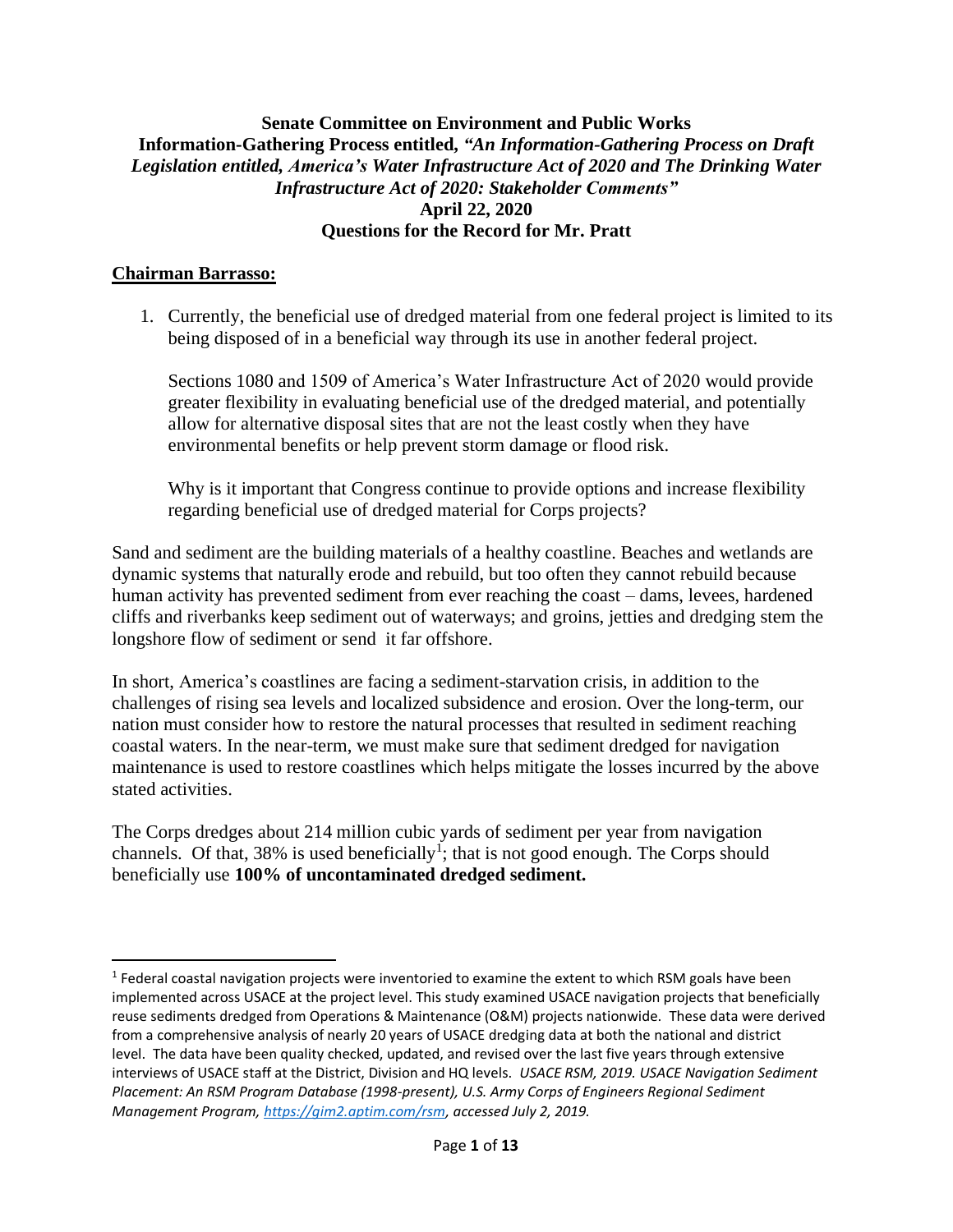To achieve that goal of 100% - or as nearly as possible – beneficial use of dredged material, the Corps will need advanced planning through regional sediment management, flexibility in where material can be placed, and increased funding to ensure beneficial placement is not coming at the expense of other critical navigation projects.

## **Ranking Member Carper:**

- 2. In your statement, you mention that many USACE districts are employing regional sediment management strategies, but these practices not consistently implemented throughout all USACE districts.
	- a. What do you think USACE needs to do in order to be able to consistently implement regional sediment management activities and attain the goal of putting 100% of uncontaminated dredged sediment to beneficial use?
	- b. Are there legislative actions Congress can take to assist these efforts?

One good example of RSM in practice is at the mouth of Columbia River in Oregon, where the USACE Portland District is working with partners to develop a network of nearshore placement sites for dredged sediment. The goal is to keep material in the littoral zone so that it feeds the beaches of Oregon and Washington through natural coastal processes. Placing 500,000 cubic yards of sediment in a nearshore site, with no more than five centimeters of accumulation on the seabed per disposal, has yielded \$200,000 in cost savings to date, helped naturally maintain an eroding coastline, and yielded no crab mortalities (the primary environmental concern with nearshore placement in this region).

In another example of RSM, near St. Augustine, FL, the Jacksonville District has combined multiple federal projects so that timing of dredging and placement is aligned. They have also instituted inlet bypassing, so less sand accumulates in the St. Augustine Inlet and instead is distributed to a down drift shoaling area that distributes sand to eroding beaches. This resulted in a \$2 million cost savings from reduced dredging and associated environmental mitigation efforts and by combining permits.

Projects like these succeed through cross-budget-line planning and multi-year project forecasting. This type of planning is happening in some districts but not all. AWIA Section 1019 requires all USACE districts that do navigational dredging to develop "a 5-year sediment management plan" that includes a "a sediment budget…; a description of the scheduled dredging…, the suitability of the sediment… for a full range of beneficial uses; and the economic and environmental benefits and impacts, and feasibility, of using the material for such beneficial uses." This is an incredibly positive step in improving planning to attain the goal of putting 100% of uncontaminated dredged sediment to beneficial use.

Policy changes such as those identified in Section 1080 and 1095, that require USACE districts more fully assess the potential value of dredged sediment may also encourage more RSM practices across USACE.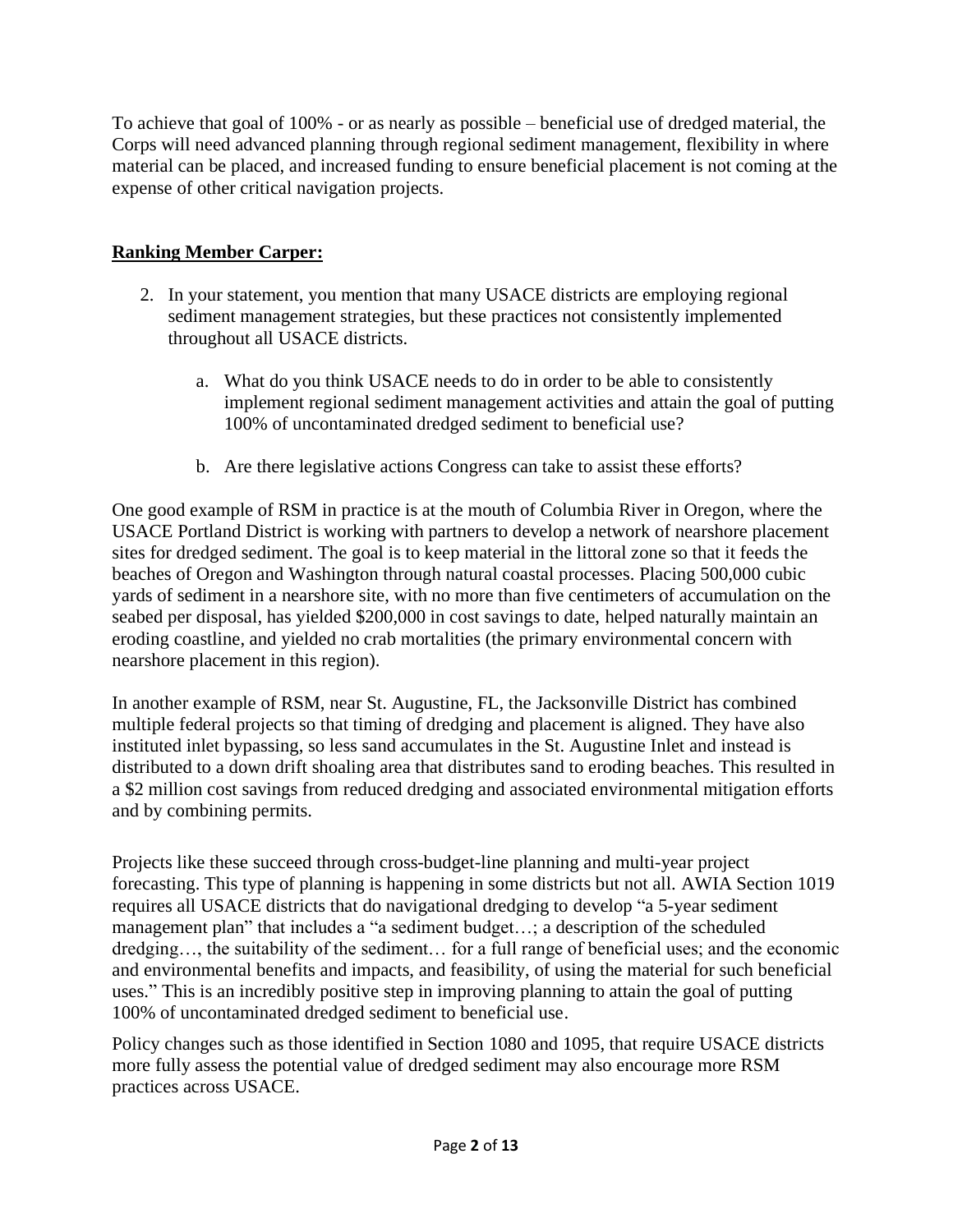- 3. As you know, the 7001-process authorized in 2014 is the mechanism by which Congress takes up, reviews and then though WRDA, authorizes new projects or project modifications.
	- a. As a stakeholder that represents non-federal partners in USACE projects, do you think there is a clear understanding among stakeholders and the Corps regarding the purpose of 7001?
	- b. Are there additional policy or process concerns you have on inconsistent implementation across USACE districts?

No. Most coastal communities do not have a clear understanding of the 7001 process for getting projects authorized. Many coastal communities and local stakeholders rely on traditional higherlevel government agencies (e.g., state coastal program, county beach programs, etc.) to be their conduit to USACE. This works for standard project development, but 7001 was intended to circumvent the standard process which allows USACE to stymie project's they do not support. USACE has not done an adequate job of explaining the 7001 process to communities, and too often communities do not know how to get their projects included for Congressional consideration.

We strongly support guidance and mandates to USACE in every District to actively inform the communities they serve that this opportunity exists and provide help in applying for 7001 submittals. Members can also initiate outreach and workshops as Senator Carper did in Delaware in March 2019. His staff sponsored a Corps 101 meeting for local communities to become more knowledgeable of Philadelphia District operations and opportunities for assistance that the communities did not know were available to them, including Section 7001 related issues.

4. Do you believe the use of traditional non-structural flood risk reduction measures, such as better use of floodplains and the flood-proofing or relocation of structures, could be more cost-effective than the typical structural projects, such as dams, and why or why not?

I do believe that the use of non-structural flood reduction measures are often more cost-effective, especially when one takes into account the full range of benefits, physically and temporally, of non-structural measures compared to more typical structural means. This is precisely why the Council on Environmental Quality identified non-structural measures in the Principles and Requirements for Federal Investments in Water Resources (March 2013) now being implemented by the USACE. On page 11 of that report CEQ says, "Full consideration and reporting on nonstructural alternative actions or plans should be an integral part in the evaluation of Federal investments in water resources."<sup>2</sup>

5. Should natural and nature-based features and the relocation of existing levees (i.e. setback levees, which allow for more room for rivers to run) be considered as non-

<sup>&</sup>lt;sup>2</sup> [https://obamawhitehouse.archives.gov/sites/default/files/final\\_principles\\_and\\_requirements\\_march\\_2013.pdf](https://obamawhitehouse.archives.gov/sites/default/files/final_principles_and_requirements_march_2013.pdf)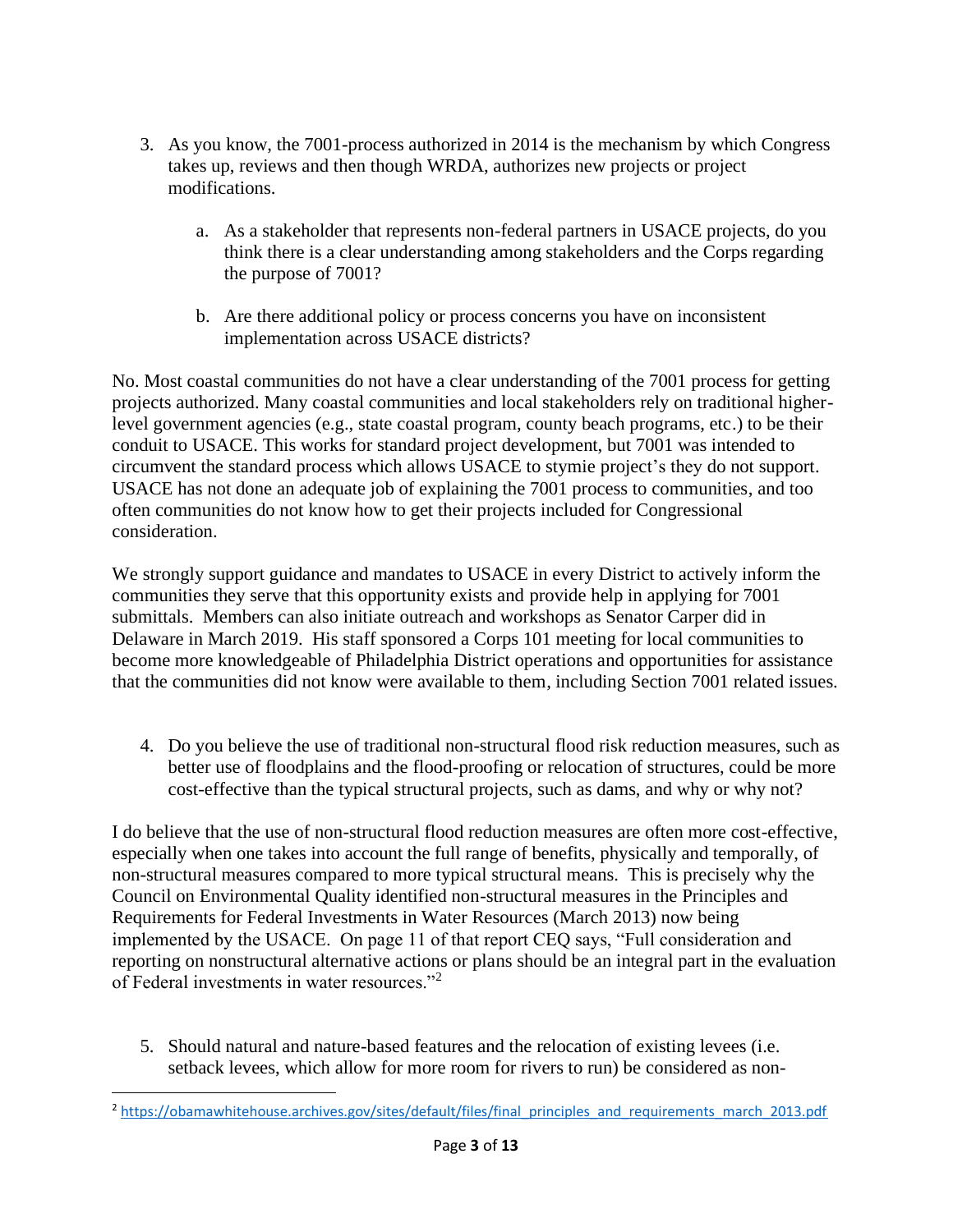structural features according to the Corps? What are the advantages and disadvantages of such a change?

Both natural infrastructure and nonstructural solutions can provide vital flood and storm damage reduction benefits while protecting and restoring water quality, recreational opportunities, and thriving populations of fish and wildlife. Despite these important similarities, the Corps treats natural infrastructure and nonstructural measures differently when assessing the non-Federal cost share, with significant implications for communities.

The non-federal cost share for nonstructural flood projects is 35% of total project costs, including the costs of all lands, easements, rights of way, and disposal sites ("LERRDs").<sup>3</sup> This decade-old cost share requirement eliminates the risk of unfairly burdening non-federal sponsors for alternatives that typically require less construction but more land. The Corps defines nonstructural measures as relocation, flood proofing, elevations of structures, flood warning systems, and zoning laws.<sup>4</sup>

The non-federal cost share for natural infrastructure projects, however, can be as high as 50% of total project costs. This is because the Corps typically accounts for natural infrastructure as a structural project, which requires the non-federal sponsor to pay 35% of project costs plus the costs of all LERRDs, up to a combined maximum of 50% of project costs.<sup>5</sup>

To address this Corps-created disparity, Congress should clarify that natural infrastructure projects are subject to the same cost share requirements as nonstructural projects. This would be consistent with 33 U.S.C.  $\S 701n(a)(4)$ , which defines the term "nonstructural alternatives" for the purpose of the PL 84-99 program to include "efforts to restore or protect natural resources, including streams, rivers, floodplains, wetlands, or coasts, if those efforts will reduce flood risk."

6. OMB determines a project's benefit-to-cost ratio (BCR) when prioritizing and selecting projects to be included in the annual President's Budget request and the annual work plan. Focus on the BCR has resulted in unbalanced project prioritization toward very large initiatives that have significant national impacts, instead of projects with more regional and local benefits. Mr. Pratt, looking at this process as a stakeholder, what are your thoughts on the BCR and the reforms contained in the draft AWIA 2020 bill?

As a beaches and waterways management professional for 40+ years in Delaware I was acutely aware of the value in guiding investment decisions for the state by including the full suite of benefits that were generated or protected by the investment and the benefits or assets that were at risk if the investment were not made. Sadly, the level of information that I was used to having at

<sup>3</sup> 33 U.S.C. § 2213(b).

<sup>&</sup>lt;sup>4</sup> "Nonstructural measures reduce flood damages without significantly altering the nature or extent of flooding. Damage reduction from nonstructural measures is accomplished by changing the use made of the floodplains, or by accommodating existing uses to the flood hazard. Examples are flood proofing, relocation of structures, flood warning and preparedness systems (including associated emergency measures), and regulation of floodplain uses." USACE, Planning Guidance Notebook, ER 1105-2-100 (22 April 2000) at 3-10.  $5$  33 U.S.C. § 2213(a).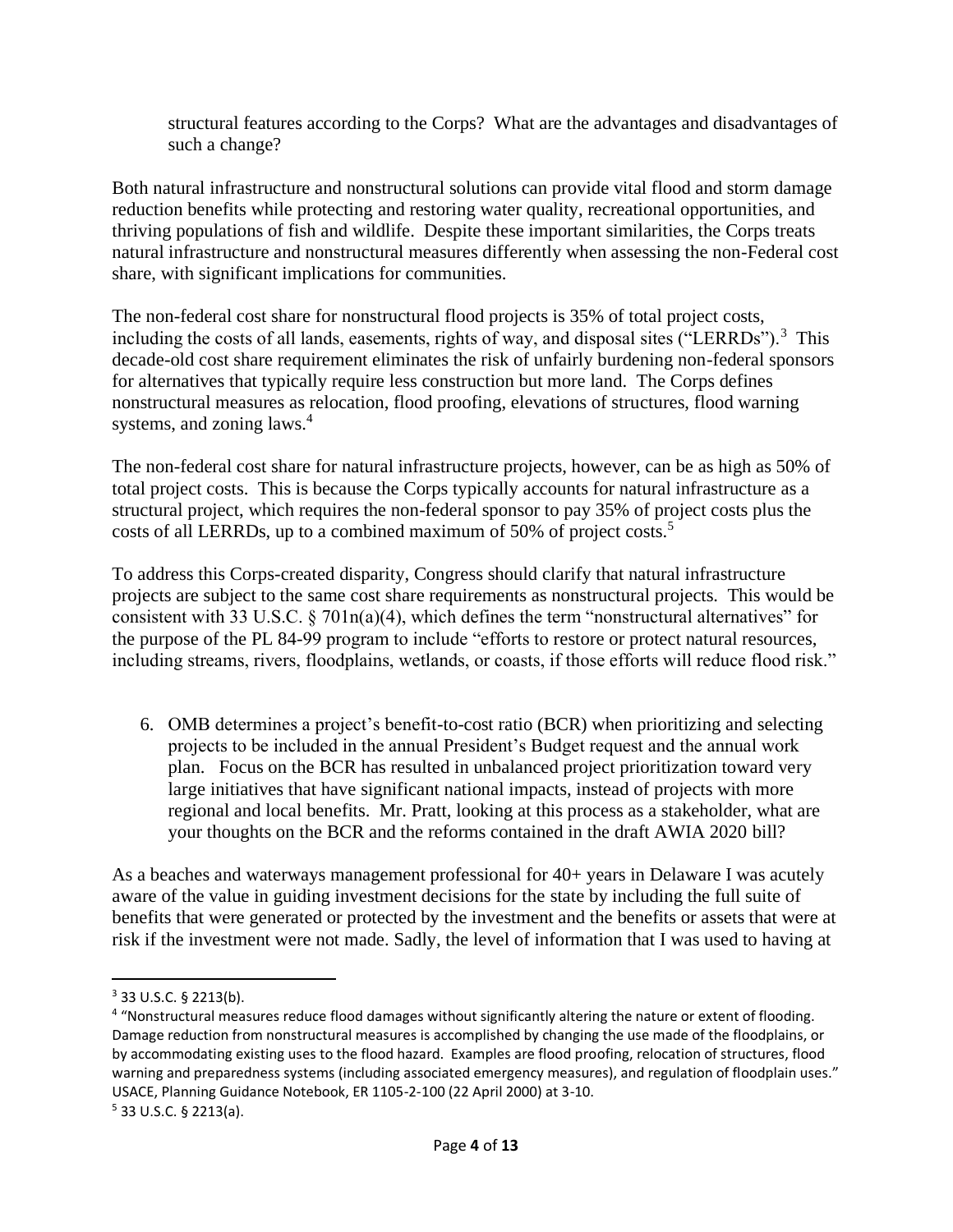the state level is not mirrored in the federal process of determining where and how much should be invested in different infrastructure projects. We do not see language that addresses this issue to any great degree in the AWIA of 2020. The closest we see is Section 1080, a.2 which says, in reference to the placement of dredged material, "the economic and environmental benefits and impacts, and feasibility, of using the material for those beneficial uses." We had hoped that this issue would have been more directly addressed in the bill.

We were very pleased to see that recently, the Assistant Secretary of the Army (ASA) for Civil Works, RD James, issued a memo directing the USACE to calculate a broader range of benefits in determining feasibility of all USACE projects. For all projects, he specifically directs USACE "to identify, analyze and maximize all benefits" for "Regional Economic Development (RED) and Other Social Effects (OSE)" whereas previously only the National Economic Develop (NED) impacts were fully calculated.

This has yet to be implemented, but we are cautiously optimistic this will provide decisionmakers a more complete picture of federal projects benefits. One change we would like to see is ensuring Environmental Quality (EQ) is also maximized for all projects. We hope the EPW committee will provide rigorous oversight to ensure this directive gets implement and stays in force.

7. Section 1017 of the draft WRDA bill establishes a cost-share waiver for small, rural or disadvantaged communities that partner with the Corps for projects carried out under its Continuing Authorities Program (CAP). These types of projects are smaller in nature, for purposes such as flood protection, emergency streambank stabilization and aquatic ecosystem restoration. Do you believe that CAP authorities for these types of projects are useful in small, rural or disadvantaged communities? Further, do you believe this Administration will actually implement this provision at its discretion, or should Congress be more directive in its intention to level the playing field for smaller, rural or disadvantaged communities?

ASBPA was thrilled to see an increase in overall authorization for the Continuing Authorities Programs (CAPs). Even with an increase in authorization, they are low-budget, and the individual projects they fund are small compared to the federally authorized projects with their own budget line-item. Nevertheless, coastal communities rely on these projects – particularly CAP 204 (RSM), CAP 103 (Shore Protection), and CAP 206 (Aquatic Ecosystem Restoration) – to support their flood risk management and ecological restoration efforts, making them incredibly valuable at the community level.

ASBPA was also pleased to see cost-share waivers for smaller, rural and disadvantaged communities. CAP projects are smaller and do not require the same benefit cost ratio that typically advantages larger more densely populated shorelines, so we believe CAP could disproportionately benefit less populated and disadvantaged communities. Having a waiver for local cost-share make these project even more attainable for communities that might struggle to provide \$1-5 million for any expense not considered an essential service.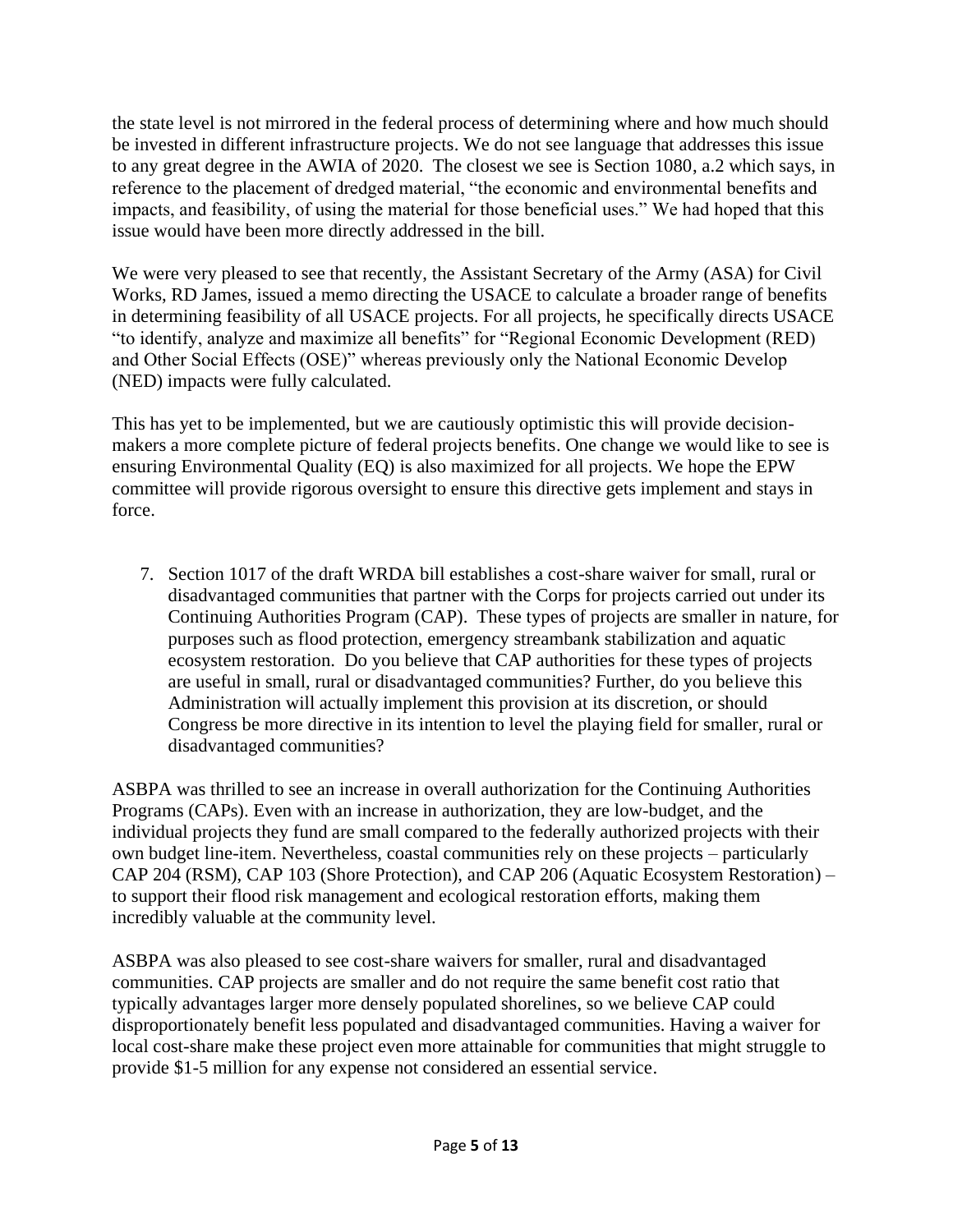We are concerned that OMB will choose not to provide this waiver with any frequency. OMB has been reticent to agree to nearly any coastal project funding, even when a full local cost-share is being provided, so we have no confidence they will approve USACE CAP funding for coastal projects without any local cost-share. We therefore request Congress to be more direct in requiring the administration to approve local cost-share waivers to smaller, rural and disadvantaged communities.

## **Senator Cardin:**

8. Ocean City, Maryland will soon need its next round of beach renourishment, estimated to cost \$11.3 million. Maintaining the shoreline in Ocean City is, of course, critical to the local economy. Now, with the coronavirus pandemic, we are facing the real possibility of a lost season with travel and tourism at a standstill. What sorts of steps should we be taking either through WRDA or separate, infrastructure-focused relief legislation in the near-term to help us mitigate and recover from this economic hardship?

WRDA is critical legislation for coastal communities. We commend the EPW committee and Congress for returning WRDA to a regular 2-year cycle, which provides stability and continuity for USACE and coastal communities. But responding to the crisis that beach and coastal communities are currently facing due to the coronavirus pandemic will take separate legislation.

As Congress considers stimulus bills in response to the coronavirus pandemic, we ask you to prioritize funding for coastal infrastructure whose purpose is to help tourism *and* increase the resilience of communities to future economic challenges from the inevitable challenges posed by sea level rise and coastal storms.<sup>6</sup> We also ask you to help state and local communities' beach and coastal budgets that are being decimated by lost tax and tourism revenue, and shifted to cover essential services.

In short, we're asking the federal government to:

- a) put people to work restoring and rebuilding beaches and coastlines: the natural infrastructure that drives U.S. tourism AND keeps communities safe from storms and sea level rise.
- b) Provide coastal states and communities with enough funding to provide health and safety services (e.g. lifeguards, beach patrols, sanitation services) on beaches and other public coastal areas.
	- 9. Maryland has communities that have been waiting for years—sometimes decades—to have their channels dredged, and the shoaling that has occurred has impacted both recreational boating as well as maritime commerce. Maryland's number of federallyauthorized channels far exceeds the number that actually get dredged each year. While funding is one obstacle, I understand that another obstacle is that a preliminary study to identify a suitable sediment placement site has not been completed for each and every channel that communities would like to see dredged.

<sup>&</sup>lt;sup>6</sup> ASBPA "Letter to Congressional Leadership", April 3, 2020. [http://asbpa.org/wpv2/wp](http://asbpa.org/wpv2/wp-content/uploads/2020/04/ASBPA_CoronavirusStimulusletter_Final.pdf)[content/uploads/2020/04/ASBPA\\_CoronavirusStimulusletter\\_Final.pdf](http://asbpa.org/wpv2/wp-content/uploads/2020/04/ASBPA_CoronavirusStimulusletter_Final.pdf)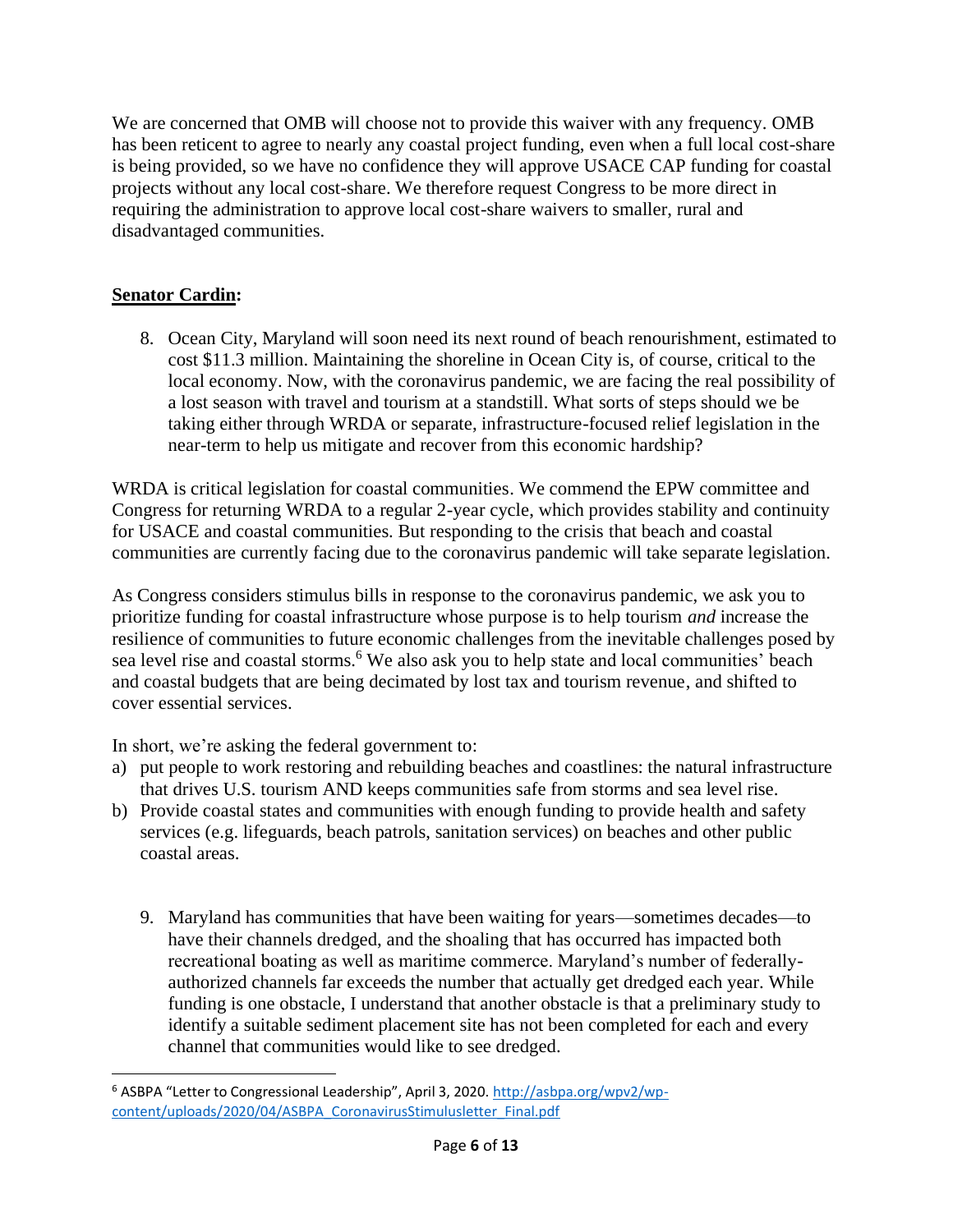- a. Do you think the provisions in this legislation related to beneficial use, natural infrastructure, and regional sediment management plans, taken together, have the potential to help us get more of these smaller dredging projects done?
- b. What more can we do to accelerate the process of identifying suitable sites for the placement of dredged material?

ASBPA is confident that the more USACE operates using principles of RSM and explores how to beneficially use dredge material, more beneficial use sediment placement sites will become available. Furthermore, beaches and coastal wetlands will increasingly need sediment placed on them to keep pace with sea level rise so coordinating dredging efforts to meet these needs may also allow for increased dredging. In other words, expanded RSM and beneficial use of dredge material may provide opportunities for dredging in channels that may not have previously had suitable sediment placement disposal sites. AWIA sections 1019, 1080, and 1095 encourage USACE districts to use RSM principles and beneficially use their dredge material, so one result could be more getting more small dredging projects done.

To accelerate the process of identifying suitable sites for the placement of dredged material, you may want to consider a slight addition to Section 1019 of AWIA. Something such as:

 $\frac{a}{2}(a)(2)(D)(iii)$  potential sites within a 10(?) mile radius of every authorized dredging project that could benefit from one-time or recurring sediment placement"

10. Last year the Army Corps Baltimore District began work in collaboration with Maryland to conduct a Baltimore Coastal Storm Risk Management Study. The study is now on hold due to lack of funding, and I am urging the Administration to provide the funds to complete it, because I think it is important that we begin thinking about how urban communities in coastal regions will adapt to climate change. How can the Army Corps better help cities plan and build their resiliency to these impacts, and are we making progress in this legislation?

Let me start by saying that I believe this study as well as the other comprehensive risk management studies, such as the New York & New Jersey Harbors and Tributaries Study, which were de-funded by the Administration and dismissed in a tweet by the president<sup>7</sup>, should be funded and completed. Coastal cities need to rapidly adapt to climate chance and improve their resilience, and USACE is the right agency to help them figure out the engineering for how to do that. Not funding the studies that determine how cities should efficiently prepare for climate impacts, is not only penny-wise and pound-foolish, it's dangerous to millions of Americans who live in coastal cities.

While we believe the USACE can and should play a lead role in helping coastal communities build their resiliency, we are concerned about the on-going stove-piping of missions within the Corps as well as between agencies which have overlapping and/or similar missions. Looking at an urban area in particular with natural hazard risks to population and infrastructure

<sup>7</sup> <https://twitter.com/realDonaldTrump/status/1218674016942219265?>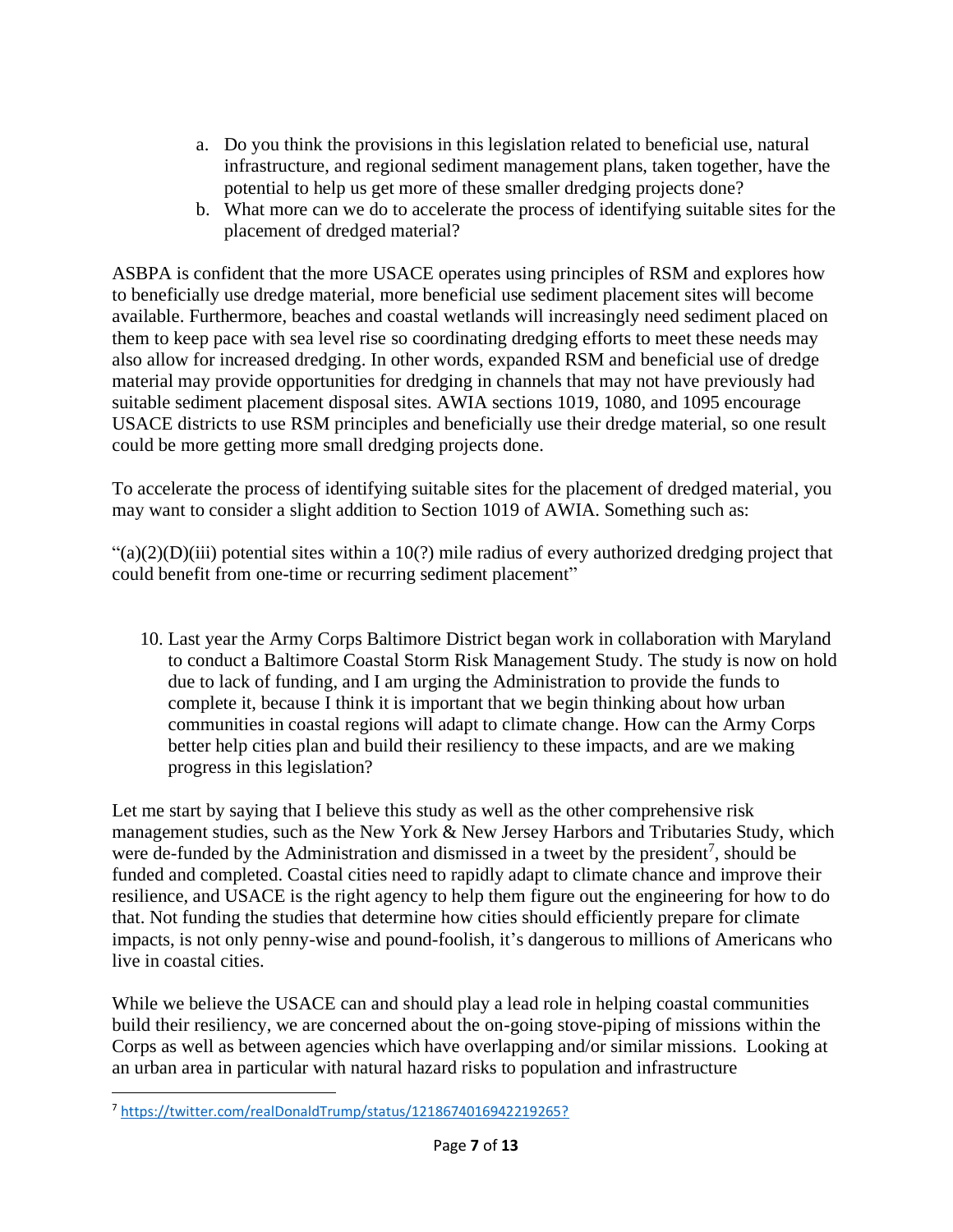(environment and public works) we see involvement in mitigating risk and responding to devastation from flooding and coastal storms from USACE, NOAA, HUD, FEMA, USDOT and a variety of private sector entities. If all these stakeholders shared in the development of risk reduction together the broader partnership might possibly help in bringing urban risk reduction to the planning finish line.

We are also concerned that USACE's efforts to help communities prepare for coastal climate impacts are based in their mission to reduce flood risk, when the bigger issue to prepare for is inundation. Flooding, by definition, means waters rise but then recede; with sea level rise, waters will rise but then stay high. Coastal communities need to prepare for short term flooding *and* for long term inundation. Congress needs to direct USACE to address the long-term but inevitable sea level rise that will inundate many coastal areas of the country in the coming decades. This will take a major policy overhaul and "inundation adaptation" may need to be added as a primary mission of USACE, which will need to be balanced against current mission areas, like flood risk reduction, navigation and ecosystem resilience. We hope EPW will consider this in future legislation.

11. I am pleased that this legislation expands the pilot program for the beneficial use of dredged material specifically for the technique of thin layer placement, which has been successfully used in Maryland's Blackwater National Wildlife Refuge. Can you provide some additional background on the various benefits of this technique and why identifying more opportunities for the use of thin layer placement of sediment is a good idea?

"Thin Layer Placement (TLP) broadly encompasses the purposeful placement of sediment or dredged material in a manner that produces a specific layer thickness or ground surface elevation necessary to achieving the overall project objectives. In TLP projects, the layer thickness typically ranges from a few centimeters to some fraction of a meter, depending upon the variation in ground surface or water levels at the site, and the functional objectives the placement is intended to achieve."<sup>8</sup> Functionally, TLP is most often used to stabilize and/or restore eroding or deteriorating wetlands or as an adaptation to allow coastal wetlands to grow at the rate of relative sea level rise.

As sea level rise accelerates in the coming decade, more coastal wetlands will need an adaptation plan that includes some amount of TLP to avoid becoming open water. This will be necessary not just to maintain the ecological value of the wetland, but to provide storm protection to nearby communities. Coastal wetlands absorb storm surge and attenuate wave damage, and heavily populated coastal areas from Baltimore to New York to New Orleans benefit from the protection provided by coastal wetlands. Without thin layer placement these communities will be more vulnerable and/or need to invest much heavily in structural protection such as sea walls.

While USACE has implemented dozens of different TLP projects<sup>9</sup> and is currently developing technical guidance for TLP, this is still a relatively new and underused technique, with emerging engineering and environmental protocols. The more USACE can undertake TLP projects in

<sup>8</sup> <https://tlp.el.erdc.dren.mil/what-is-tlp/>

<sup>9</sup> <https://tlp.el.erdc.dren.mil/case-studies-by-project-type/>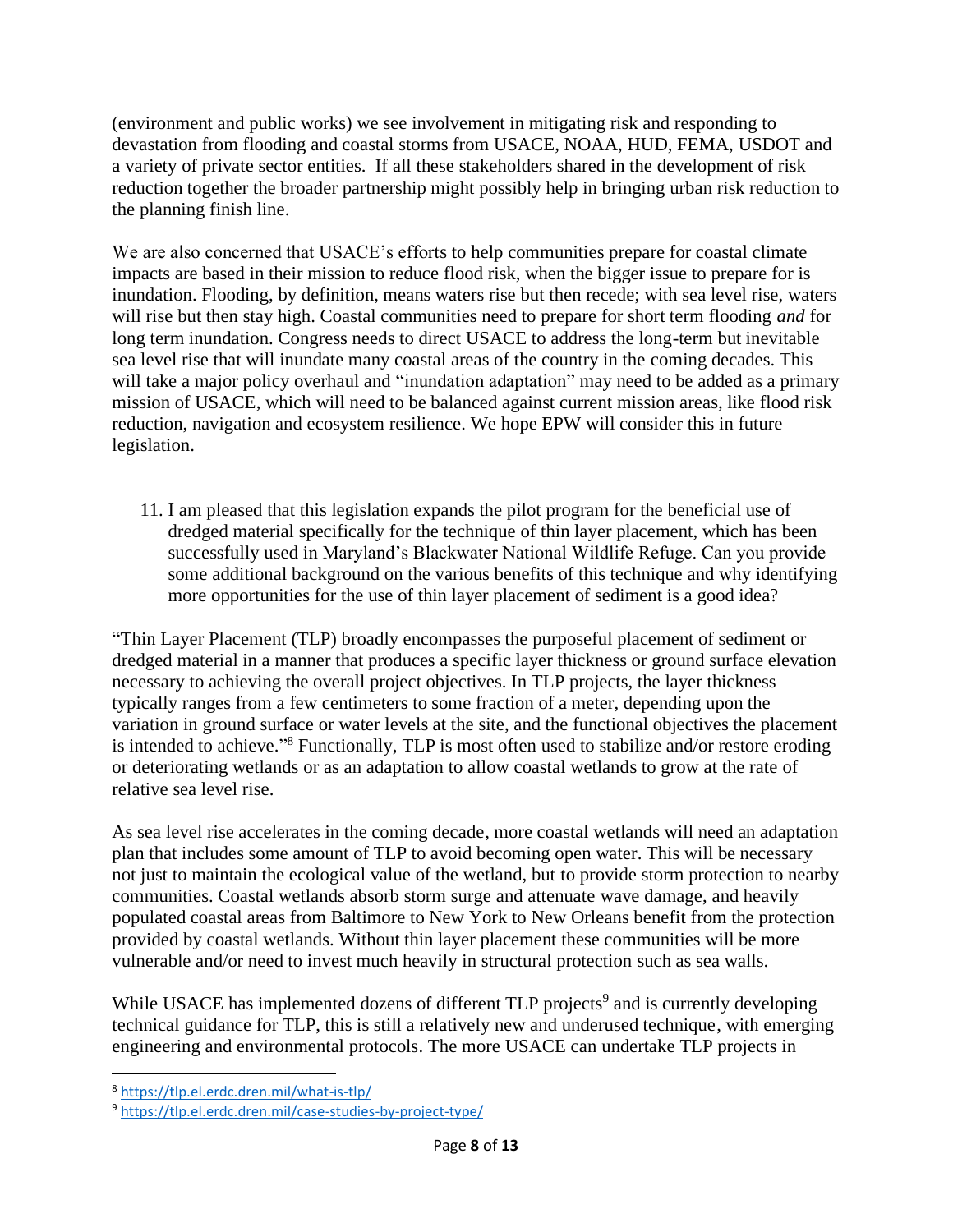coordination with local project sponsors and stakeholders, the better understood the process will become.

# **Senator Markey:**

- 12. As coastal communities in Massachusetts and across the nation face more frequent and severe damage from shoreline erosion and seasonal storms, the Army Corps' Storm and Hurricane Restoration and Impact Minimization Program is more essential than ever. Under this program, the Corps has the continuing authority to conduct small shore and beach restoration and protection projects without specific legislation from Congress. However, the Corps' funding for this program is currently capped at \$37.5 million for all projects across the country, as well as \$10 million for each individual project. In order to ensure that the Corps' ability to protect coastal communities keeps pace with the increasing risks of climate change, I authored language for the draft bill under consideration that would raise the aggregate and per-project funding caps for this program. I am proud that the legislation includes a provision that will increase the aggregate funding cap from \$37.5 million to \$46 million per year. However, there is no increase for the per-project funding limit.
	- a. Given the increasing risks and severity of damage facing coastal communities, as well as general economic inflation, should Congress raise both the aggregate and per-project funding limits for projects under the Storm and Hurricane Restoration and Impact Minimization Program?

ASBPA is pleased to see an increase in authorization in aggregate for Continuing Authorities Programs (including Section 103, Hurricane and Storm Damage Reduction Projects), and we thank you for your commitment to increasing this fund. Although projects funded through this program are intended to be much smaller in scale than individually authorized Coastal Storm Risk Damage Reduction projects, many coastal communities rely on CAP Sec 103 for part of their flood risk management program. CAP 103 projects also often use natural infrastructure, such as beach and dune systems, making them valuable to the local community beyond just their flood risk reduction.

ASBPA supports an increase in per-project funding limits for CAP projects to account for increasing project costs. CAP per-project funding limits have not increased in years, while project costs have increased significantly. A project that costs \$10 million (the current perproject total cost for a CAP 103 project) is going to be much less impactful today than it would have been a decade ago. So while we support the intent of CAP to be used for projects that are smaller in scope the individually authorized projects, we would welcome an increase in perproject limit to keep pace with the inflation of total project costs.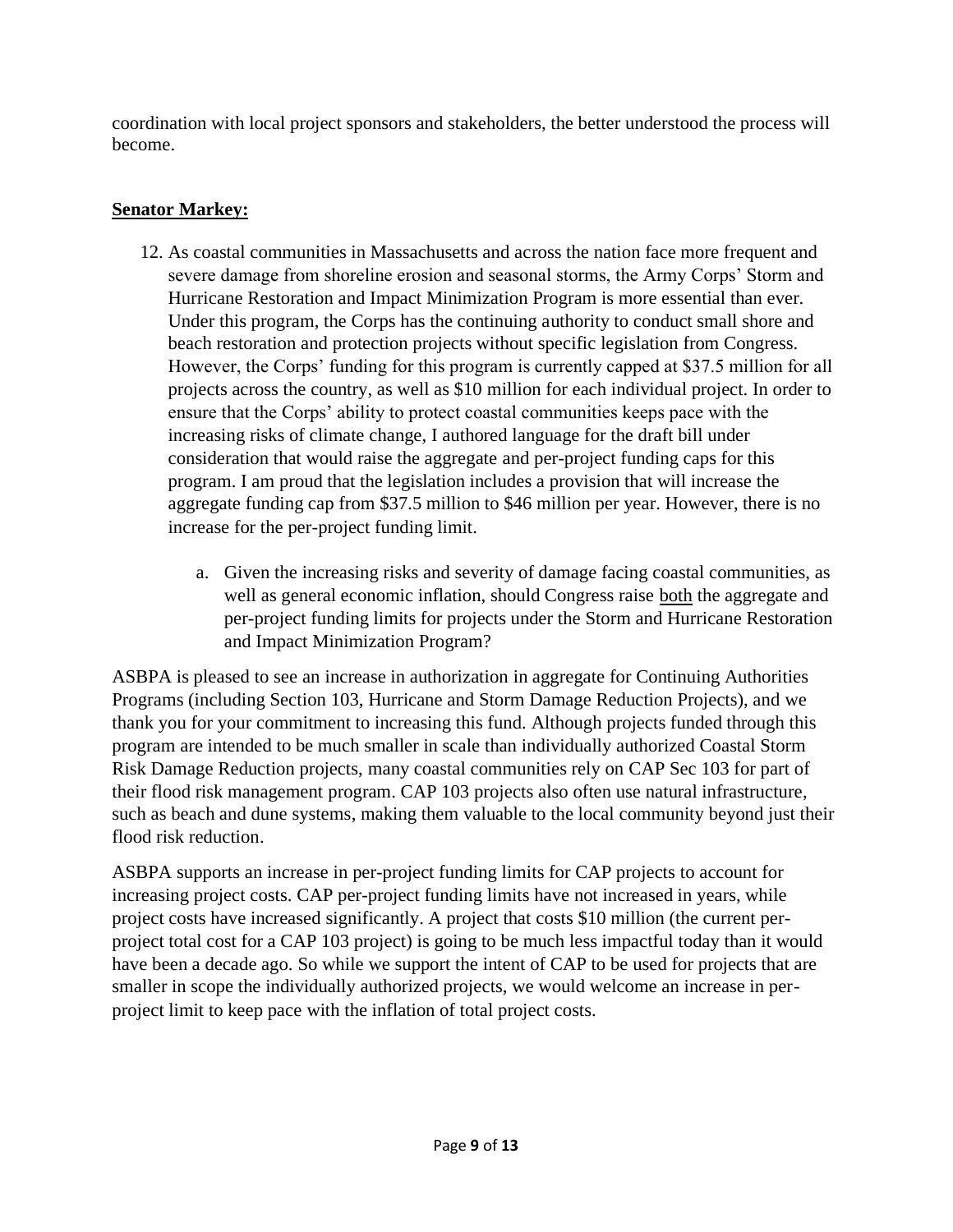- 13. In addition to increasing the funding for individual shoreline protection projects, I believe we must develop more comprehensive plans for addressing the risks of climate change to coastal communities. That's why I requested language in the draft bill under consideration that will authorize a feasibility study for a comprehensive coastal management project in the entire Newbury and Newburyport region of Massachusetts. The goal of this study is to develop a larger, regional approach to managing sediment, controlling erosion, encouraging maritime development, and protecting human life and property from the seasonal storms that have degraded the coastline in this vital part of the Commonwealth.
	- a. Do you believe that Congress should promote similar, comprehensive and regional projects to protect coastal communities across the country? If so, please describe the specific steps that you believe Congress should take in the current bill or future water infrastructure legislation.

Yes. Planning and coordinating coastal projects within a region is the very essence of regional sediment management, for which we strongly advocate and have been pleased to see expanded in AWIA. Congress should continue to look for ways to encourage USACE to study and develop projects at a regional scale.

At a macro-regional scale, USACE has completed the North Atlantic Coast Comprehensive Study (NACCS) (although certain more localized studies that were developed from the NACCS have yet to be completed) and is working on a South Atlantic Coastal Study. Congress has authorized a Great Lakes Coastal Resiliency Study at the request of the eight Great Lakes states in partnership with their local USACE districts, but OMB has not approved this Section 729 Watershed study as a new start. Congress should also direct USACE to work with states to develop a concept for a regional resilience study for the Pacific Coast including (or as a separate additional study) Hawaii and the Pacific Island territories.

At smaller regional scale – such as the project study you reference in Massachusetts – Congress should direct USACE to study coastal project that bring together multiple jurisdictions and multiple project types. This will lead to projects that are more cost efficient and can address multiple challenges facing a region. This type of effort had been happening with the New York & New Jersey Harbors and Tributaries Study (and elsewhere) until recently, when the Administration abruptly and foolishly pulled the funding for the study.

Additionally, Congress should encourage USACE to expand their multi-project dredge contracting effort that has been underway since the passage of WRDA 2018, in which Sec. 1111, "Dredge Pilot Program," specifically authorized multi-project contracts. That program has focused on navigational dredging needs but could be expanded into coastal projects.

14. The draft text of *America's Water Infrastructure Act of 2020* contains many provisions that will help coastal communities address the risks of climate change. However, future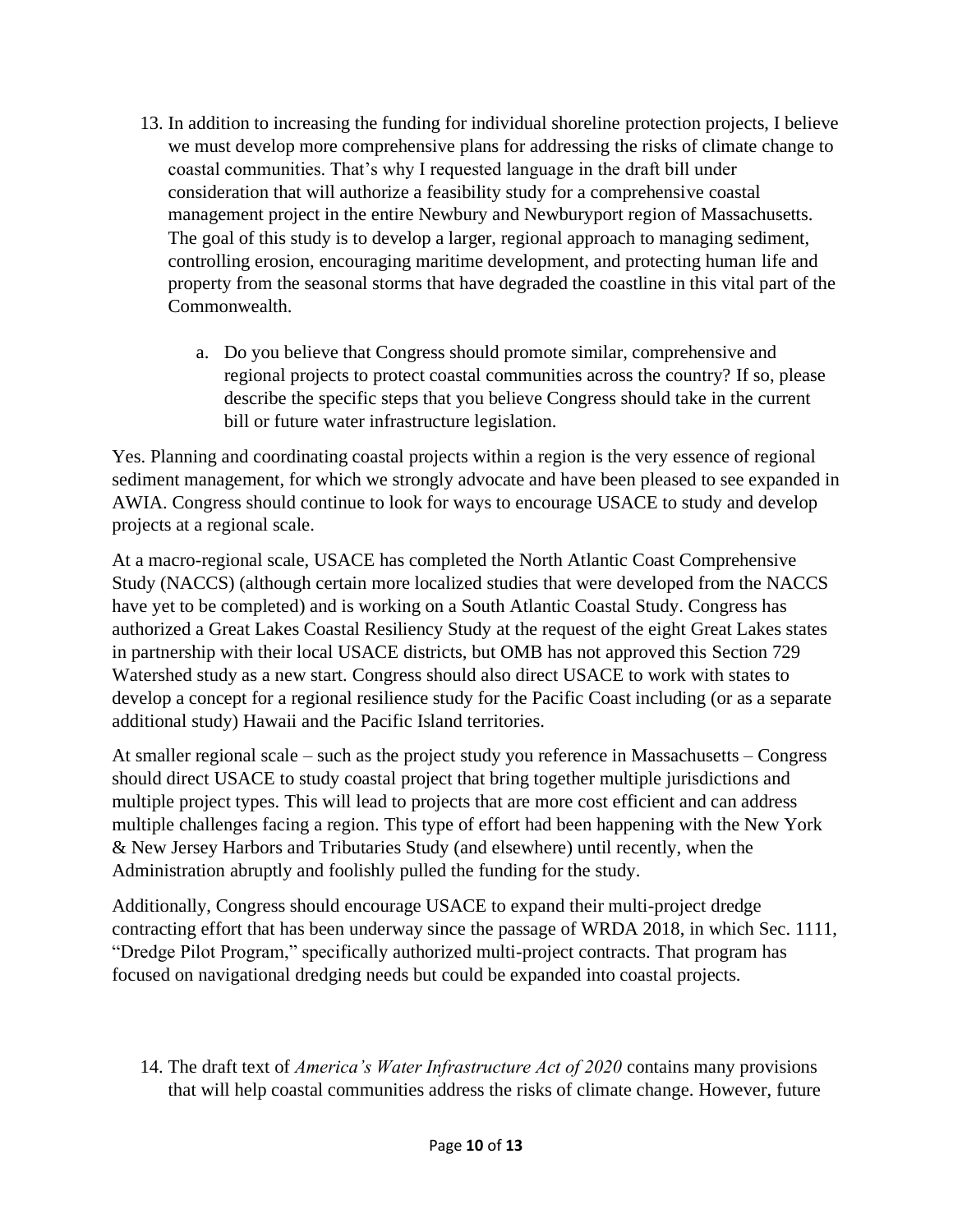water infrastructure legislation is still needed to fundamentally reshape the role of the Army Corps of Engineers in combatting and mitigating our environmental crisis.

a. What additional, broader steps do you believe Congress should take to help coastal communities adapt to and overcome the effects of climate change?

As you suggest, USACE will need to undertake a new and march larger mission related to the long-term impact of sea level rise inundation in addition to their flood risk reduction mandate in order to best prepare coastal communities for the risks and inevitabilities of climate change. (See our response to Question 10, above.) But a wide variety of agencies with an even wider variety of missions and mandates are needed to fully address our nation's vulnerability to coastal hazards that are worsening due to climate change and increasing development in high flood-risk coastal areas..

This message has been put forward in the current and previous two Administrations. In 2004, the final report of the U.S. Commission on Ocean Policy, An Ocean Blueprint For The 21st Century<sup>10</sup>, provided a great basis for coordinating ocean and coastal policy and activities among federal agencies. During the Obama Administration, Nancy Sutley, Chair of the White House Council on Environmental Quality said, "The challenges our oceans, coasts, and Great Lakes are facing are complex, and to meet these challenges we must have the participation of a wide spectrum of views from within the federal government."<sup>11</sup> And more recently President Trump signed the Executive Order Regarding the Ocean Policy to Advance the Economic, Security, and Environmental Interests of the United States on June 19, 2018 which states that it shall be the policy of the United States tocoordinate the activities of executive departments and agencies regarding ocean-related matters to ensure effective management of ocean, coastal, and Great Lakes waters and to provide economic, security, and environmental benefits for present and future generations of Americans.<sup>12</sup>

Coordination and partnership across federal agencies to help coastal communities adapt to climate change and increasing sea level rise rates, will take leadership and commitment from the Administration, but Congress will play an essential role in providing agencies funding, authorities, guidance and oversight. We encourage Congress to develop long-term funding streams – such as leasing fees from offshore energy production (renewable and fossil fuel) - that can provide a reliable source of coastal resilience funding. Congress should ensure that all federal agencies have the authority to plan for long-term climate impacts. And ultimately Congress will need to pass comprehensive infrastructure legislation that requires coastal planning and preparedness for any new or upgraded infrastructure in the coastal zone and invests in coastal resilience.

## **Senator Whitehouse:**

- <sup>10</sup> [https://govinfo.library.unt.edu/oceancommission/documents/full\\_color\\_rpt/000\\_ocean\\_full\\_report.pdf](https://govinfo.library.unt.edu/oceancommission/documents/full_color_rpt/000_ocean_full_report.pdf)
- 11 [https://obamawhitehouse.archives.gov/administration/eop/ceq/whats\\_new/Interagency-Ocean-Policy-Task-](https://obamawhitehouse.archives.gov/administration/eop/ceq/whats_new/Interagency-Ocean-Policy-Task-Force)**[Force](https://obamawhitehouse.archives.gov/administration/eop/ceq/whats_new/Interagency-Ocean-Policy-Task-Force)**
- <sup>12</sup> [https://www.whitehouse.gov/presidential-actions/executive-order-regarding-ocean-policy-advance-economic](https://www.whitehouse.gov/presidential-actions/executive-order-regarding-ocean-policy-advance-economic-security-environmental-interests-united-states/)[security-environmental-interests-united-states/](https://www.whitehouse.gov/presidential-actions/executive-order-regarding-ocean-policy-advance-economic-security-environmental-interests-united-states/)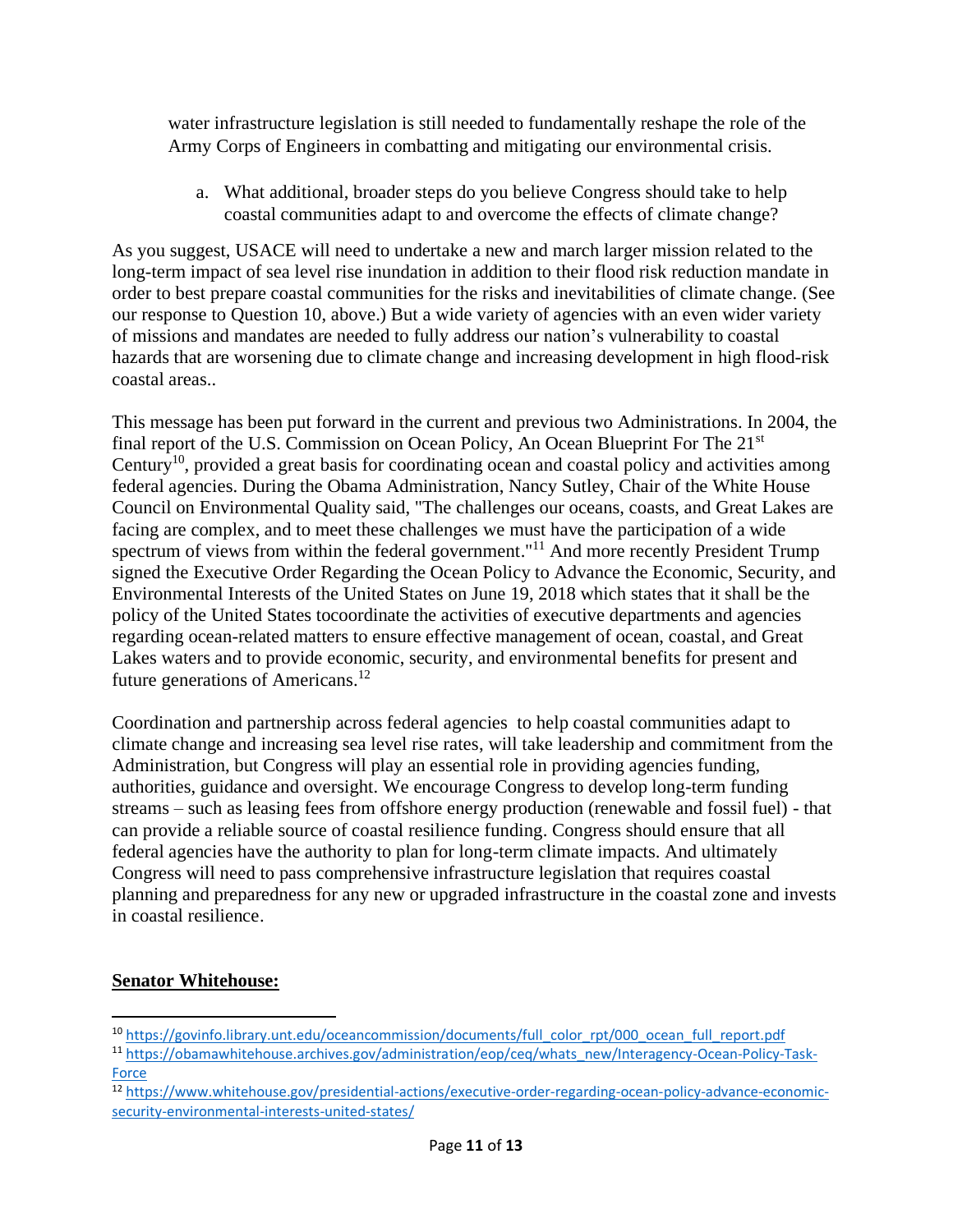15. How can the U.S. Army Corps of Engineers better address climate impacts in their work, including increasing flood risk and inundation by sea level rise?

As mentioned in the answers to questions 10 and 14, above, we believe USACE will a) need to expand their mission area to include coastal inundation in addition to flood risk reduction; and b) embrace the team/partnering approach of working collaboratively across all federal agencies with a coastal mission.

In addition, USACE should include the value of all benefits that stem from water resources projects when determining which projects to prioritize for funding. This concept was included in the Principles and Requirements for Federal Investments in Water Resources (March 2013) "Heretofore, Federal investments in water resources have been mostly based on economic performance assessments which largely focus on maximizing net economic development gains and typically involve an unduly narrow benefit-cost comparison of the monetized effects. Nonmonetized and unquantified effects are often included in the overall analysis process, but are not necessarily weighted as heavily or considered key drivers in the final decision making process. As a result, decision making processes are, at this point in time, unnecessarily biased towards those economic effects that are generally more easily quantified and monetized. A narrow focus on monetized or monetizable effects is no longer reflective of our national needs, and from this point forward, both quantified and unquantified information will form the basis for evaluating and comparing potential Federal investments in water resources to the Federal Objective. This more integrated approach will allow decision makers to view a full range of effects of alternative actions and lead to more socially beneficial investments." 13

Including a broader range of benefits is likely to demonstrate greater value for natural infrastructure projects, such as beaches, dunes, and coastal wetlands, that combine flood risk reduction with ecological benefits, recreation benefits and, in some cases, the ability to naturally adapt to rising sea levels. These projects tend to be more resilient to coastal climate impacts and will help communities better prepare for flood risk and inundation. It is time to put this guidance into practice.

16. In the face of sea level rise, increasing storm intensity, and other coastal threats, does current funding for coastal infrastructure and coastal resiliency meet the long-term needs of our country's coastal communities? Under the U.S. Army Corps of Engineers' Flood and Coastal Storm Damage Reduction category in their FY 2021 budget, coastal work receives only 2% of total funding, compared to inland's 98%. Do you agree that there is a disparity in Flood and Coastal Storm Damage Reduction funding as it relates to coastal versus inland funding?

The disparity between inland and coastal funding in the USACE's proposed Flood and Coastal Storm Damage Reduction budget is stark, short-sighted and unwarranted.

<sup>&</sup>lt;sup>13</sup> [https://obamawhitehouse.archives.gov/sites/default/files/final\\_principles\\_and\\_requirements\\_march\\_2013.pdf](https://obamawhitehouse.archives.gov/sites/default/files/final_principles_and_requirements_march_2013.pdf)